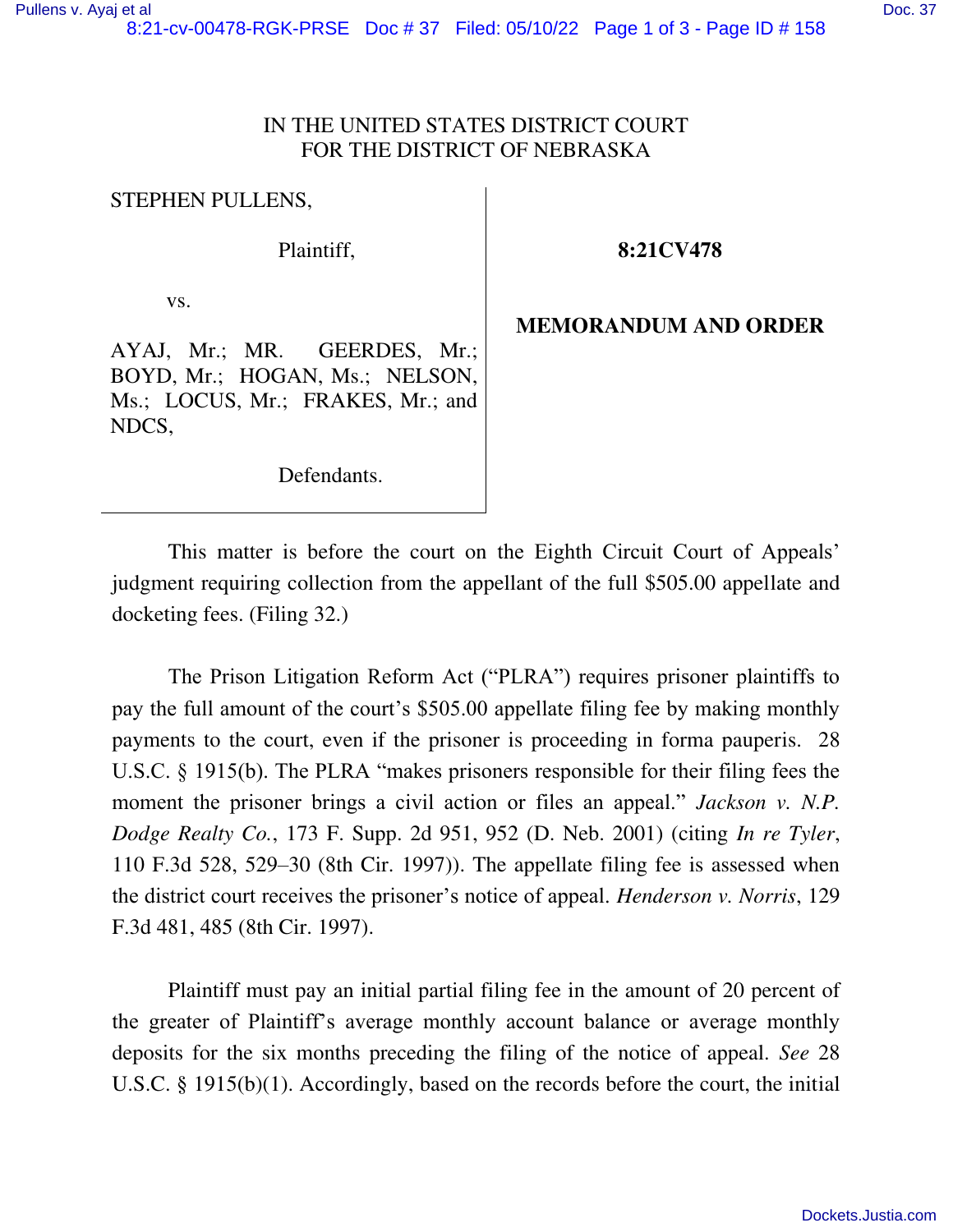partial filing fee is \$316.44, based on an average monthly account balance of \$1582.21. (*See* Filing 36.)

In addition to the initial partial filing fee, Plaintiff must "make monthly payments of 20 percent of the preceding month's income credited to the prisoner's account." 28 U.S.C.  $\S$  1915(b)(2). The statute places the burden on the prisoner's institution to collect the additional monthly payments and forward them to the court as follows:

After payment of the initial partial filing fee, the prisoner shall be required to make monthly payments of 20 percent of the preceding month's income credited to the prisoner's account. The agency having custody of the prisoner shall forward payments from the prisoner's account to the clerk of the court each time the amount in the account exceeds \$10 until the filing fees are paid.

28 U.S.C. § 1915(b)(2). Therefore, after payment in full of the initial partial filing fee, the remaining installments shall be collected pursuant to this procedure.

## IT IS THEREFORE ORDERED that:

1. Plaintiff shall pay an initial partial filing fee of \$316.44 within 30 days unless an enlargement of time is granted in response to a written motion.

3. After payment of the initial partial filing fee, Plaintiff's institution shall collect the additional monthly payments in the manner set forth in 28 U.S.C. § 1915(b)(2), quoted above, and shall forward those installments to the court.

4. The clerk's office is directed to send a copy of this order to the appropriate official at Plaintiff's institution.